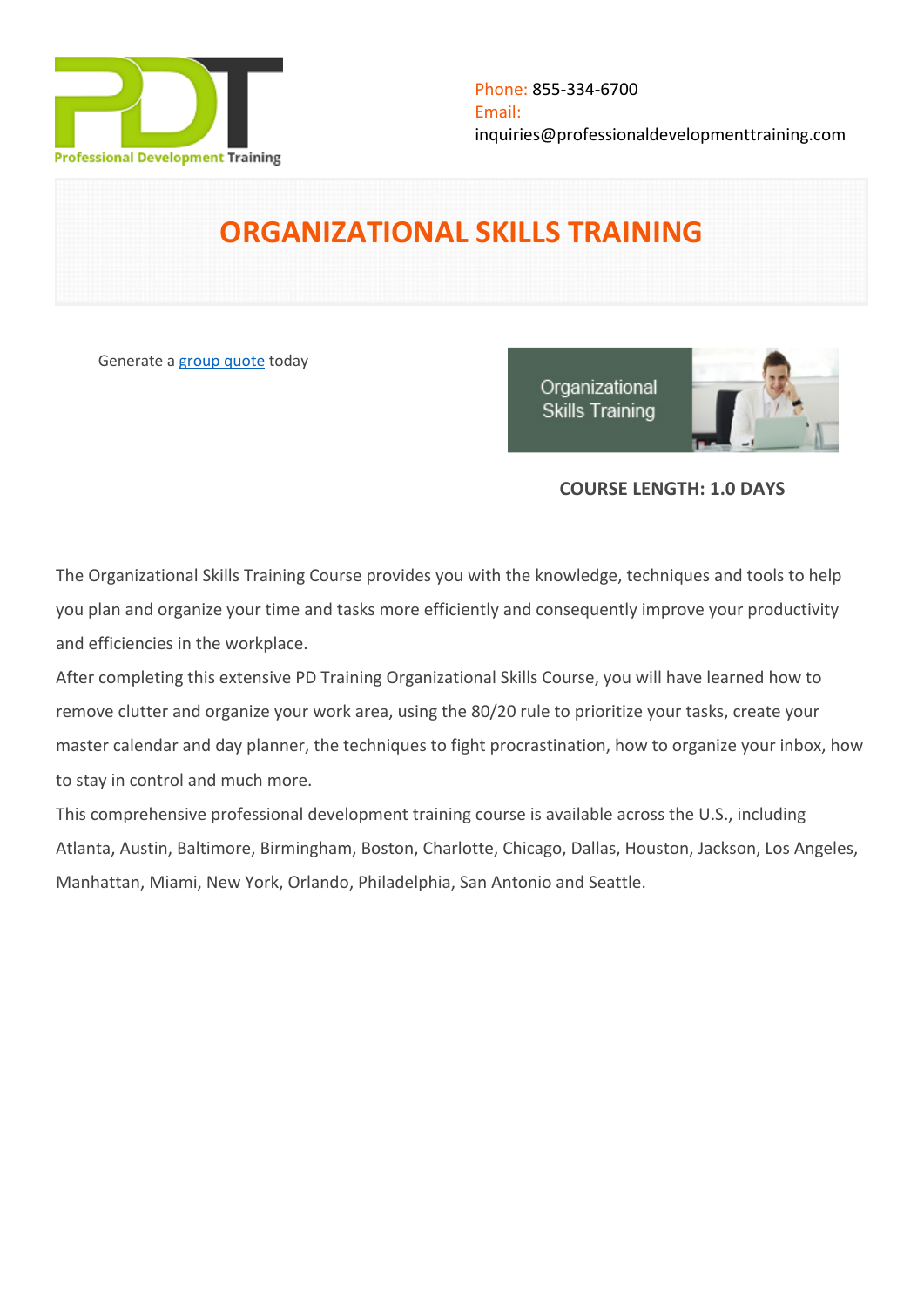#### **ORGANIZATIONAL SKILLS TRAINING COURSE OUTLINE**

#### **FOREWORD**

During this training course, participants develop an understanding and use of examining their habits and routines, prioritizing, organizing the workspace and setting plans to stay organized. It also helps to identify and remove obstacles to organization and productivity such as procrastination.

This extensive training course helps participants to develop essential skills in organizing their work lives, so that they increase their productivity, and reduce waste of their time and resources. Getting and staying organized is easy once you've learned the tricks.

#### **OUTCOMES**

#### **After completing this course, participants will have learned to:**

- Remove the clutter
- Place everything in its place
- Write down priorities
- Prioritize tasks
- Use 80/20 rule
- Use a master calendar
- Set realistic deadlines
- Remove or limit time wasters
- Cope with things outside their control
- Use a day planner
- Be consistent
- Use paper and paperless storage
- Organize the work area
- Fight procrastination
- Organize your inbox
- Use discipline to stay organized

#### **MODULES**

#### **Lesson 1: Getting Started**

- Housekeeping Items
- Pre-Assignment Review
- Workshop Objectives
- The Parking Lot
- Action Plan

#### **Lesson 2: Remove the Clutter**

- Just Do It
- You Don't Have to Keep Everything
- Three Boxes: Keep, Donate, and Trash
- A Place for Everything and Everything in its Place
- Case Study

#### **Lesson 3: Prioritize Lesson 4: Scheduling Your Time**